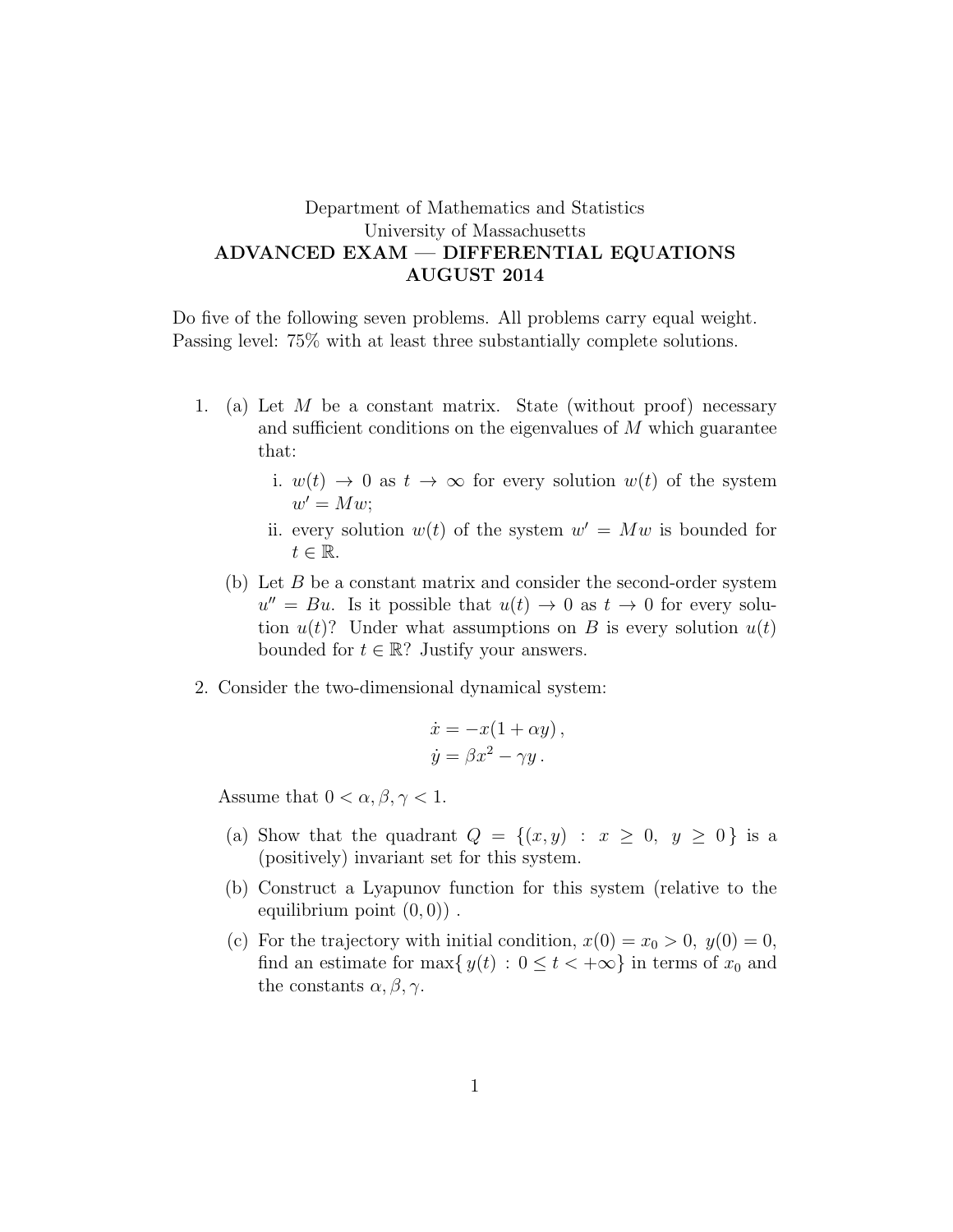- 3. (a) State the Poincare-Bendixson theorem.
	- (b) Consider the system

$$
\dot{x} = -5y
$$
,  $\dot{y} = 5x + y(8 - 2x^2 - 3y^2)$ .

Show that all disks  $B_R = \{x^2 + y^2 \le R^2\}$  are invariant for  $R \ge k$ ; identify k.

- (c) Show that this system admits at least one periodic orbit.
- 4. (a) Show that the initial value problem for the backwards heat equation

$$
u_t + u_{xx} = 0 \quad \text{with} \quad u^n(x,0) = \frac{1}{n}\sin(nx)
$$

is ill-posed by considering the limit of data and solution as  $n \to \infty$ .

(b) Show that the boundary value problem

 $yu_x - xu_y = 0$ ,  $(x, y) \in \Omega = \{x^2 + y^2 \le a^2\}$ , with BC  $u|_{\partial\Omega} = x$ , has no solution for any  $a > 0$ .

5. Consider the fourth-order PDE (governing the transverse vibrations of an elastic rod),

$$
\frac{\partial^2 u}{\partial t^2} + \frac{\partial^4 u}{\partial x^4} = f(x, t), \qquad \text{in } 0 < x < 1, \ t > 0,
$$

together with the boundary conditions (for clamped ends),

$$
u(0,t) = 0 = \frac{\partial u}{\partial x}(0,t), \quad u(1,t) = 0 = \frac{\partial u}{\partial x}(1,t),
$$

and the initial conditions,

$$
u(x, 0) = \phi(x), \quad \frac{\partial u}{\partial t}(x, 0) = \psi(x).
$$

Assume that the given data,  $f, \phi, \psi$  are smooth and bounded functions.

(a) Use the energy method to prove that classical solutions of this initial boundary-value problem are unique. HINT: Consider an integral of the form

$$
E = \frac{1}{2} \int_0^1 \left(\frac{\partial v}{\partial t}\right)^2 + \left(\frac{\partial^2 v}{\partial x^2}\right)^2 dx.
$$